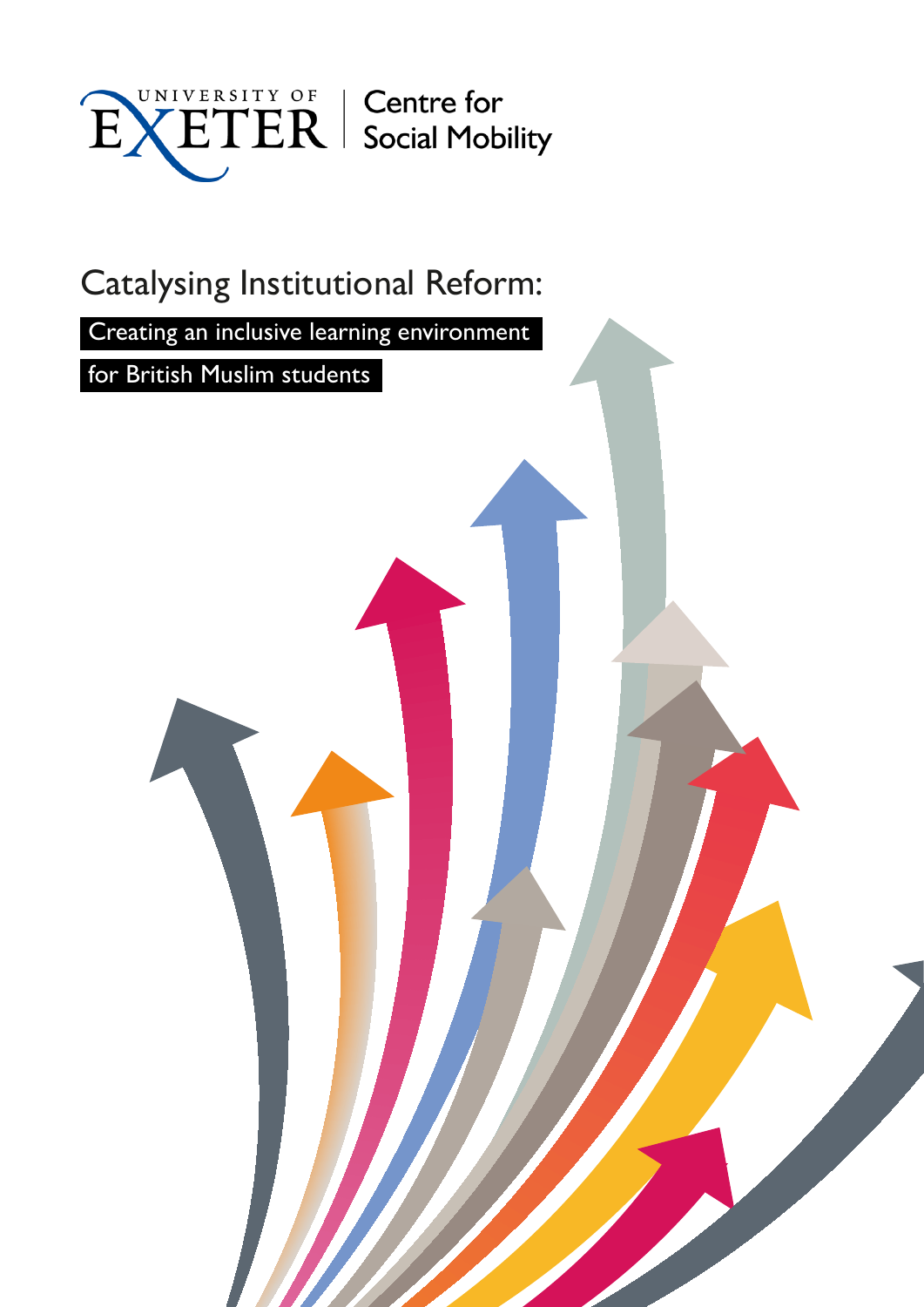## **Contents**

| 1. Introduction     |  |
|---------------------|--|
| 2. Recommendations  |  |
| 3. Conclusion       |  |
| <b>Bibliography</b> |  |

#### **Overview**

Dr Zain Sardar is a Programme Manager at the Aziz Foundation. He manages the Foundation's Preferred Partner scheme, leading on engagement with university partners and higher education stakeholders.

The Aziz Foundation is a family charitable Foundation that offers Masters scholarships to British Muslims, enabling them, in partnership with UK universities, to progress in their career and make meaningful contributions to society.

This paper is based on a keynote speech delivered at a University of Exeter, Centre for Social Mobility seminar on 29 September 2021.

#### **Acknowledgements**

Always being remiss in adding acknowledgements sections to my work, I hope to make up for this folly here. Let me say, I owe a huge debt of gratitude to my good friend, Jonathan Buckner, who has been there for me through thick and thin, proofreading all my work with selflessness and tireless energy. I would also like to mention my colleagues at the Aziz Foundation – Aftab Ahmed, Saadia Mahmood and Maria Zitout – for their unwavering support and encouragement. Finally, I am exceeding thankful to Nicola Sinclair and the Centre for Social Mobility for inviting me to give this paper – originally a keynote address – and for keeping the conversation around this important topic going.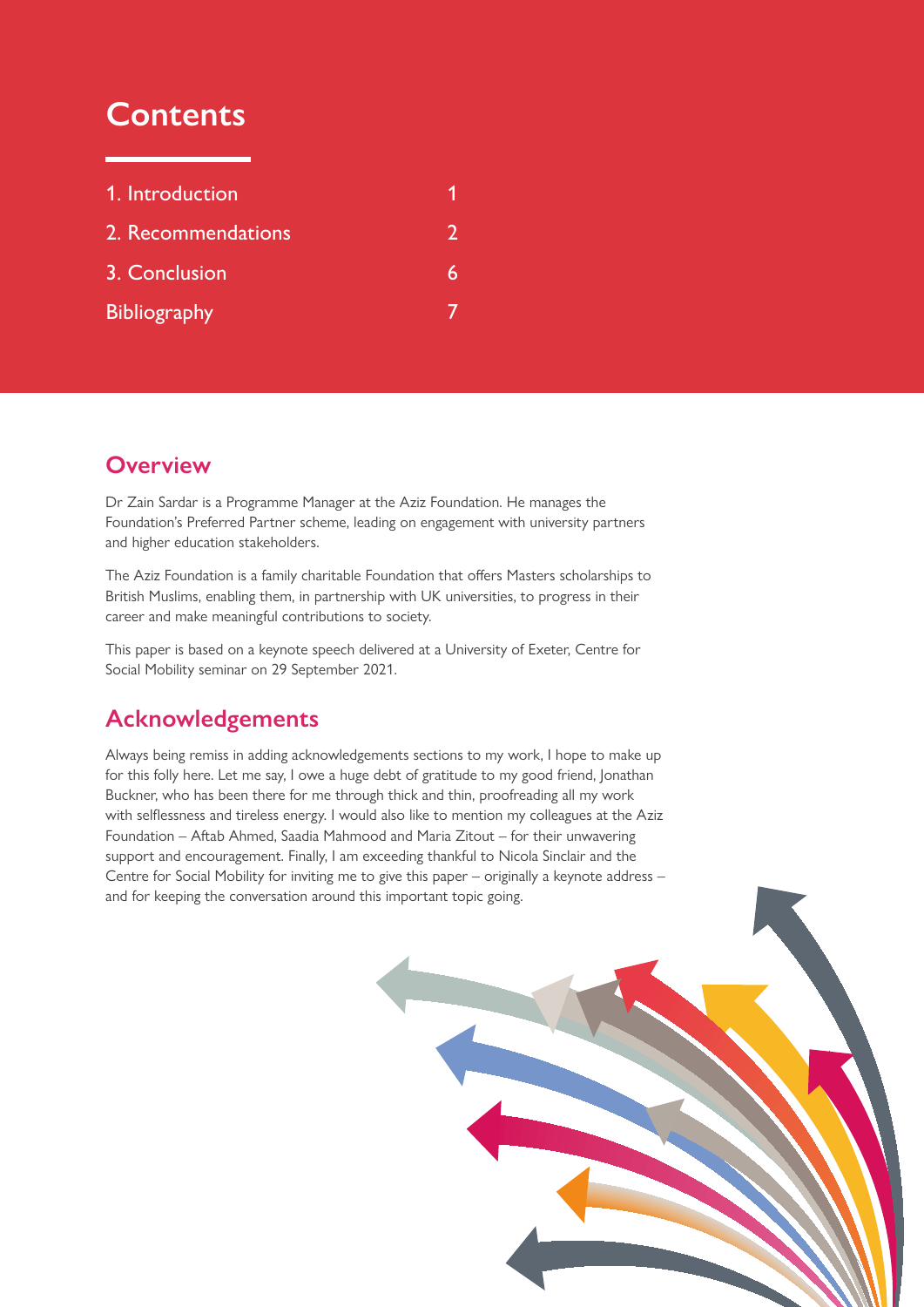### <span id="page-2-0"></span>**1. Introduction**

#### In this paper, my intention is to go beyond the preliminary report that I published in June 2021 **<sup>1</sup>** , to give a sense of how universities can catalyse institutional reform with the aim of creating an inclusive learning environment for British Muslim students.

In my report, *Intersectionality of Race and Religion: Widening Participation and the Experience of British Muslim Students at the PGT Level*, I deployed a methodology of collating and airing the autoethnographies of the Aziz Foundation's scholarship candidates. In many respects, I participated in a careful and necessary listening exercise, platforming the experiences of British Muslim students in transition between undergraduate studies and the PGT level. It was my intention that a strong spirit of testimonial justice should run through the report. However, mobilising lived experiences is really only the start of this critical project. The mission now is to assist institutions in realising what I am calling 'intersectional justice', which ought to bring the operative intersectionality of faith and ethnicity out of the shadows and into the open. This will require concerted action in order for universities to set in train the continual de-institutionalisation of Islamophobia – considered as an ongoing process and permanent campaign – and to weave it into the very fabric of institutional culture.

In which case, a key goal is to translate the recommendations from both the preliminary and the full report  $2$  into concrete policy actions that can strengthen and extend the reach of the widening participation (WP) agenda in respect to British Muslim students. In this paper, I shall consider each recommendation for action, delineating how these points can help HEIs enable the social mobility of British Muslims and deliver intersectional justice.

With the implementation of the suggested package of measures and interventions put forth here, it is envisaged that this will trigger a shift in the balance of opportunities and navigational capital towards British Muslim students, enabling the equalisation of relations between what is a major community of faith and those from non-faith backgrounds on campus. There is an added impetus here, and this relates to the unique positionality occupied by Muslim students on campus. Muslim students are both objects of research – exhibits held captive by the gaze of the researcher – and also subjects that are made to continuously assess and negotiate their own identities<sup>3</sup> as researchers of their own condition within the academy. In fully engaging with the evaluative powers and lived experience of British Muslim students, institutions can base their interventions on a surer and more efficacious footing.

Let us bear in mind, then, this guiding question: what type of Higher Education Institution can best tackle the unique intersectionalities of disadvantage experienced by British Muslim students? Only in posing this question and exploring the possible answers – and consequently, in practice, assembling and reassembling a learning environment fit for Muslims to thrive in – can we move towards engendering genuinely inclusive universities.

<sup>1</sup> Sardar, Z., *Intersectionality of Race and Religion: Widening Participation and the Experience of British Muslim Students at the PGT Level*, Aziz Foundation (June, 2021)

<sup>&</sup>lt;sup>2</sup> Samatar, A. and Sardar, Z., *Transitions: British Muslims between undergraduate and postgraduate taught studies*, Aziz Foundation (forthcoming)

 $^3$  The race equality practitioner Sofia Akel documented this in her report for London Metropolitan University. See fn. 6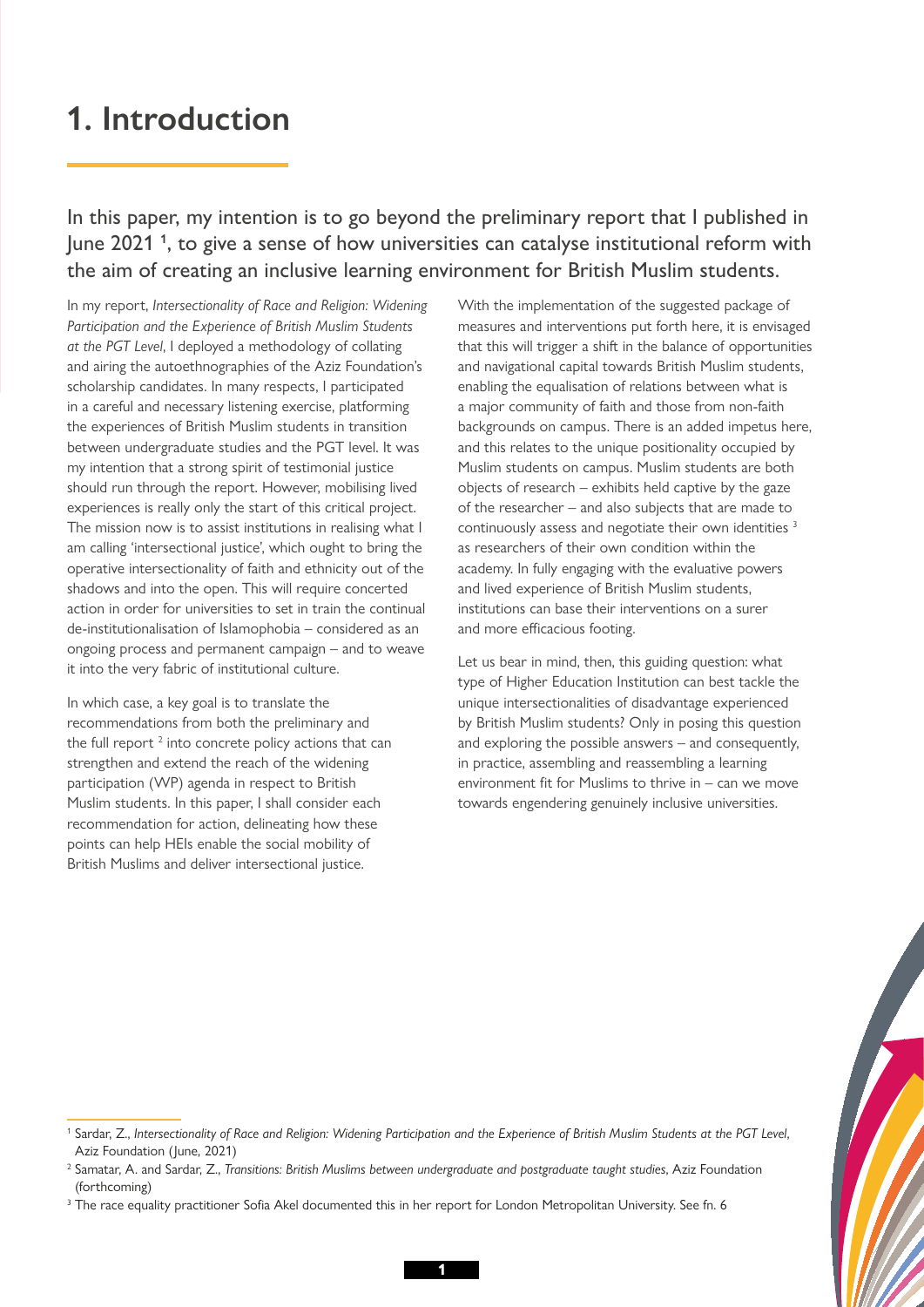## <span id="page-3-0"></span>**2. Recommendations**

The recommendations that have been advanced here are intended to aid institutions in overcoming the 'hermeneutics of suspicion' <sup>4</sup> that reigns in public engagement and policy discourse in relation to British Muslim communities. In other words, there is an urgent need to deal with an implicit understanding – suggestive of a deeply ingrained institutional pathology – that otherises Islam and Muslims within the academy. Indeed, according to recent academic reports common tropes are still prevalent amongst students, academic and professional services staff.<sup>5</sup>

And so let us take a closer look at the underlying evidence base. The sources of the proposed measures I offer here can be traced to the preliminary report that I have mentioned; the full report which is forthcoming; and the proceedings of a roundtable discussion – between Professor Paul Wakeling, Ilyas Nagdee and Fatima Rajina – that was convened by me and the report's co-author to discuss the aforementioned report's findings. I also draw on academic literature and surveys <sup>6</sup>, of which there is one I would like to foreground; that is, Sophia Akel's seminal report, *Institutionalised: The rise of Islamophobia in Higher Education*. 7 This report – which I would encourage all HE practitioners to read – supplies a readily adaptable model and methodology for universities to audit the Muslim student experience and which can be applied to their own institutional context.

The recommendations tentatively suggested here can be categorised into three distinct types: firstly, there are those – such as adopting the definition of Islamophobia – that deal with internal institutional policy; secondly, there are interventions, which form part of a toolkit underpinning WP and EDI schemes; and thirdly, there are sector wide proposals, such as the idea of establishing a consortium of institutions invested in the common

purpose of sharing good practice in relation to bettering the experience of British Muslim learners.

The first recommendation I shall now turn to is the matter of adopting the definition of Islamophobia.

#### **A. Definition of Islamophobia**

In November of last year, London Metropolitan University became the first HEI to formally adopt the APPG on British Muslims' definition of Islamophobia. The definition states that *"Islamophobia is rooted in racism and is a type of racism that targets expressions of Muslimness or perceived Muslimness"* <sup>8</sup> . The decision to adopt it was carried with the full support of the institution's senior leadership, heralding the prospect of large-scale institutional reform. It was agreed that the definition would be operationalised across the university, and this would be part and parcel of the greater strategic need to spearhead institutional overhaul. This was a significant first step for the sector as a whole, beginning the process – in keeping with the intention of those academics at the forefront of developing the definition – of popularising and bringing into common currency a concept with the potential to be understood intuitively by the layperson.

Other institutions have also followed suit, if not embedding it on an institution-wide basis as a standalone statement, at least incorporating it within the scope of general Equality and Diversity guidance and policies. Furthermore, other definitions of Islamophobia have been in circulation, and these have found their home in nooks and crannies within the sector (for instance the definition proposed by the prominent scholar of Islamophobia Studies, Chris Allen, and that developed by the Runnymede Trust are notable examples <sup>9</sup>). There is no doubt that this is starting to contribute to the growing

<sup>9</sup> For a handy table comparing the different definitions of Islamophobia please see: Bhatti, T., *Defining Islamophobia: A contemporary understanding of how expressions of Muslimness are targeted*, MCB (March, 2021), p.53

<sup>4</sup> Guest, M., Scott-Baumann, A. et al., *Islam on Campus: Contested Identities and the Cultures of Higher Education in Britain*, OUP (July 2021), p. 33

<sup>5</sup> See Guest, M. et al., *Islam and Muslims on UK University Campuses: Perceptions and Challenges*, Durham University, SOAS, Coventry and Lancaster University (2020), p. 28

<sup>6</sup> See Guest, M. et al., *Islam and Muslims on UK University Campuses: Perceptions and Challenges*, Durham University, SOAS, Coventry and Lancaster University (2020); and Ghani, H. and Nagdee, I., and *The experience of Muslim students in 2017-18*, NUS (18 March 2018)

<sup>7</sup> Akel, S., *Institutionalised: The rise of Islamophobia in Higher Education*, Centre for Equity and Inclusion, London Metropolitan University (January 2021)

<sup>&</sup>lt;sup>8</sup> All Party Parliamentary Group (APPG) on British Muslims, Islamophobia Defined: The inquiry into a working definition of Islamophobia (November, 2018)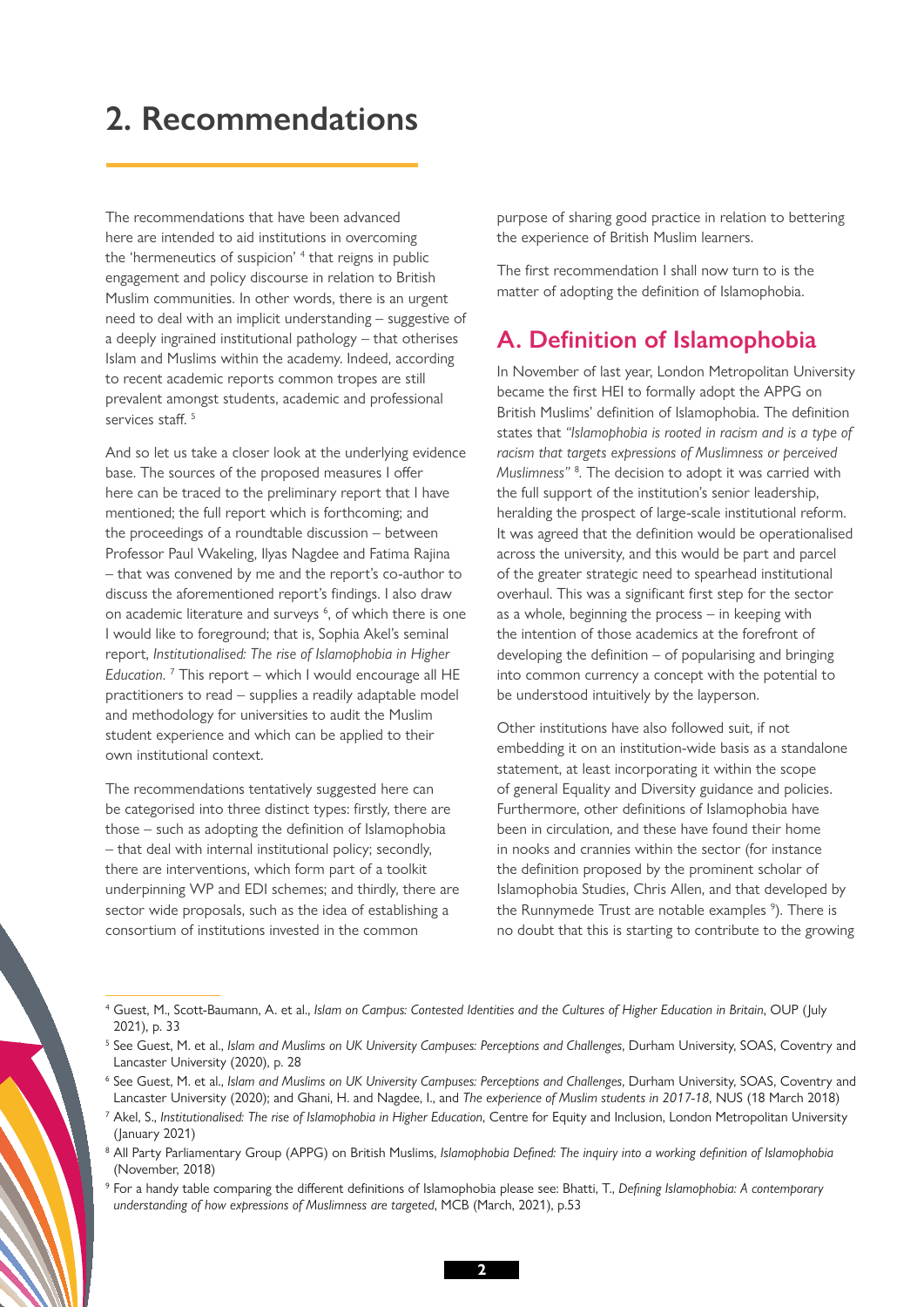discourse around anti-racism within the higher education sector, recently driven by the Universities UK report on tackling racial harassment<sup>10</sup> and the pressure put upon institutions to adopt the IHRA definition of antisemitism by the former Education Secretary.

In light of this conjunction and the government's lukewarm response to the definition of Islamophobia, universities can start leading the way on its adoption – with the APPG's definition commanding the widest consensus. This must be a major part of university leaderships building trust with Muslim students or, in a phrase familiar to the sector, building 'communities of cohesion' on campus.

If we consider the APPG definition, we can appreciate that it is closely modelled on the IHRA definition of Antisemitism, particularly in being pithy and slotting neatly into contemporary discourse around racism, and hence acting – beyond the merely performative – as a galvanising reference point around which students and academic staff can seek empowerment and redress for grievances. Its adoption is a means for institutions to formally acknowledge Islamophobia as an intersectional form of prejudice, as the definition invokes the inner dynamic of racialisation inherent to Islamophobia, as well as its capacity to overlap with forms of hostility directed towards religious observances and other aspects of identity, including gender. Put otherwise, these two poles of Islamophobia – that is racialisation and hostility towards religious practice – are in reality inseparable or intrinsically fused, and I would suggest that the APPG definition reflects this sociological wisdom.

The definition should work in conjunction with practical examples of what may or may not constitute Islamophobia. London Met have incorporated this – that is to say the 'examples of Islamophobia in society' 11 in

tandem with the definition, and this furnishes the sector with a critical reference point deserving of close and careful attention.

To move onto another key reference point for HEIs intending to enshrine policies that can assist in reversing the disadvantage and discrimination facing British Muslim students, we should discuss the role that Access and Participation Plans can play in the EDI and WP space.

#### **B. Access and Participation Plans (APPs)**

Through the new regime in WP established by the OfS, mandating as it does the strengthening of the oversight and monitoring of new five-year Access and Participation Plans at the undergraduate level, there emerges an opportunity to acknowledge the unique disadvantage experienced by British Muslim students.

According to a recent Nous Group report commissioned by the regulator <sup>12</sup>, exploring ways of tackling the intersectionality of disadvantage experienced by students has become a popular concern across the sector. And in keeping with the spirit of the times, we should also endeavour to draw out the intersectionality of disadvantage affecting British Muslim students. The most marked manner in which this manifests is through the disproportionate impact of the degree awarding gap on these demographics.<sup>13</sup> Indeed, some academic commentators have even spoken of the 'Muslim awarding gap'. 14

With the wider structural inequalities inhibiting the student outcomes of British Muslims and their access to Russell Group universities – where they still make up the smallest faith group  $15 -$  identifying and recognising

<sup>10</sup> Universities UK, *Tackling racial harassment in higher education*, Creative Commons (November 2020)

<sup>11</sup> See: [https://www.londonmet.ac.uk/about/equity/centre-for-equity-and-inclusion/harassment-hate-crimes-and-sexual-misconduct/](https://www.londonmet.ac.uk/about/equity/centre-for-equity-and-inclusion/harassment-hate-crimes-and-sexual-misconduct/tackling-islamophobia/) [tackling-islamophobia/](https://www.londonmet.ac.uk/about/equity/centre-for-equity-and-inclusion/harassment-hate-crimes-and-sexual-misconduct/tackling-islamophobia/)

<sup>12</sup> Nous Group, *Effectiveness in implementation of access and participating plan reform: Part 1*, Office for Students (23 October 2020)

<sup>13</sup> Mcmaster, N.C., *Research Insight: Religion and Belief in UK Higher Education*, Advance HE (17 March, 2020)

<sup>14</sup> See, for example, Gholami, R., *Critical Race Theory and Islamophobia: Challenging inequity in Higher Education, Race, Ethnicity and Education* 24(1) (January 2021)

<sup>15</sup> Ibid, pp. 15-17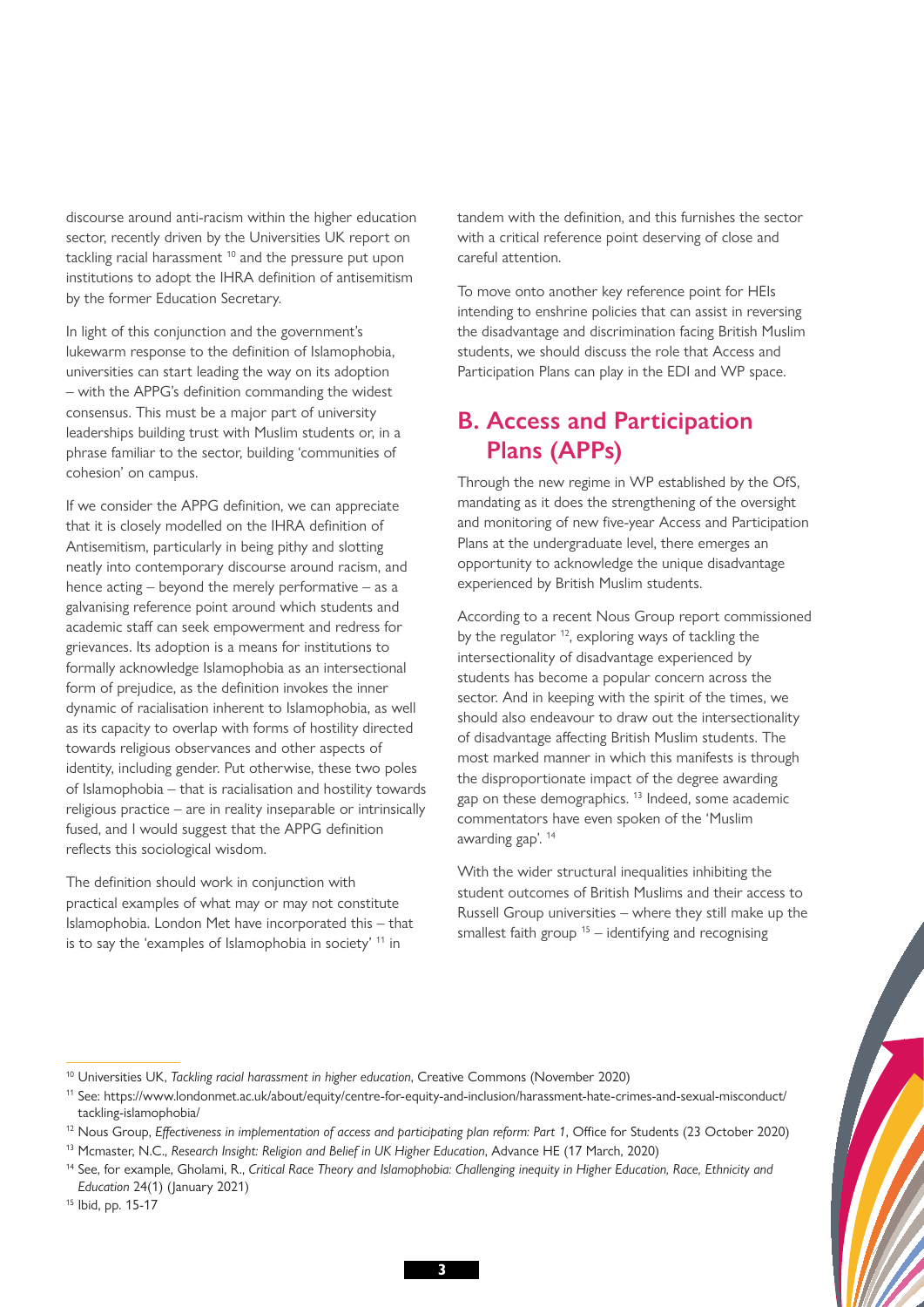Muslims formally as a discrete, disadvantaged group in APPs is already long overdue. As an aside, it is worth pointing out that there needs to be an equalisation of the pathways between post 92 and Russell Group universities, bearing in mind most British Muslims attend the former type of institutions and are still unlikely to progress onto Masters courses at the latter type. 16

However, to return to the point, the OfS have made it clear that due to the lack of continuous data gathered on student outcomes by faith affiliation – as at least two years' worth of data needs to be collated – we may still be a few years off from the formal recognition of British Muslim disadvantage on a sector wide scale. Nevertheless, it is still possible and, indeed, imperative, for individual universities to recognise the equality gaps stymying the academic progression of Muslim students from the undergraduate to the PGT level. This will involve institutions formally recognising British Muslims as a disadvantaged group within their APPs and identifying the means of removing the fetters on upward social mobility.

It is also worth mentioning at this point the desirability of universities following the lead of London Met and commissioning their own audits of the Muslim student experience. Many institutions are already gathering data for purposes of qualifying for Race Equality kite marks, which is well and good, but I would emphasise the need to audit the distinctive experiences of British Muslims, in recognition of the unique intersectionality I have already invoked. This data gathering exercise would inform the full breadth of WP interventions, and can act as a precursor to identification of this cohort in APPs.

Closely aligned with this question of APPs is the lack of parity between undergraduate and PGT WP, to which we now turn.

#### **C. Extending Widening Participation**

Whilst acknowledging that the regulatory obligation for WP only concerns the undergraduate level, there is much that forward looking institutions can do to anticipate the extension of the mandate to the PGT level, whenever this may happen. Taking the broader perspective, we can already see attention now falling on postgraduate access and the student experience, albeit at the doctoral stage. The OfS's recent funding competition, seeking to explore project proposals from institutions and consortiums that could potentially lead to increased access and a reduction in equality gaps for BME students at the PGR level, intimates a certain direction of travel for the WP and EDI agenda as regulatory focus starts to shift.

In this funding context, PGT studies constitutes the 'broken bridge' within the sector, and has so far escaped the attention of both regulators and institutions. Yet, we know the enduring significance of PGT as a means of passage to doctoral studies, and, as importantly, its sui generis value for BME and Muslim students seeking professional progression in a competitive labour market. For universities that care deeply about closing equality gaps, the Masters offer is integral to closing that social mobility fault-line that has opened up here.

However, there has been some work undertaken on this matter, most notably by Professor Paul Wakeling in his evaluation of the Postgraduate Scholarships Scheme (PSS)<sup>17</sup> funded by HEFCE prior to the extension of student finance loans to the PGT level. He cites a whole infrastructure of PGT WP trialled by a small consortium of participating institutions from Sheffield to York, aimed at smoothing the path of BME students at the end of their undergraduate studies. These interventions ranged from information, access and guidance (IAG) webinars aimed at final year undergraduate students, to a buddying system for new PGT students and a postgraduate ambassadors'

<sup>&</sup>lt;sup>16</sup> This insightful point was made by Fatima Rajina in the roundtable discussion convened by myself and my co-author to inform the findings of the report, *Transitions: British Muslims between undergraduate and postgraduate studies*, Aziz Foundation (forthcoming) <sup>17</sup> Wakeling, P., Hancock, S. and Ewart A., *Evaluation of the Postgraduate Support Scheme 2015/16: Report to HEFCE*, University of York (August 2017)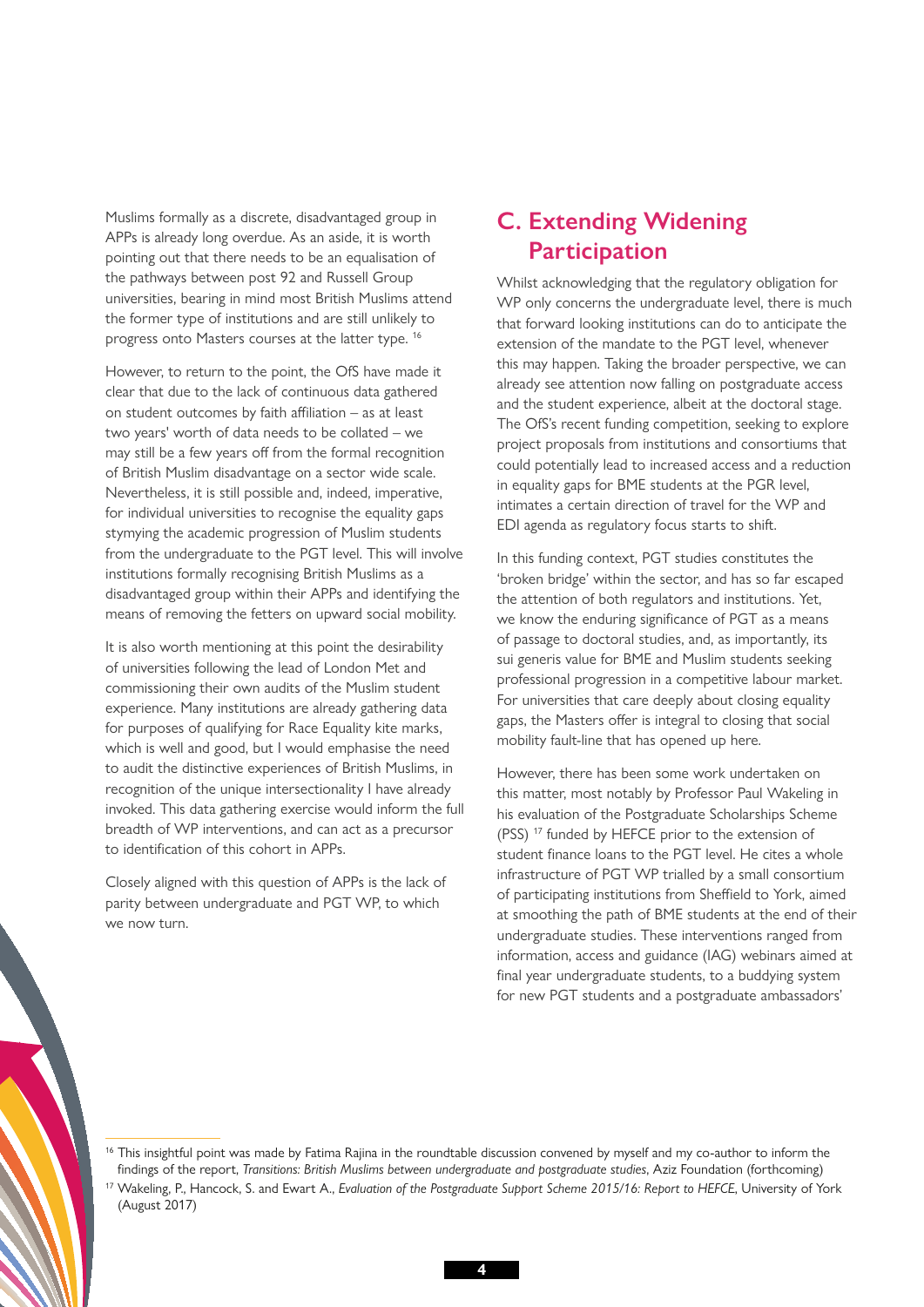outreach scheme to students contemplating progression onto Masters' programmes. But as fundamental as embedding these schemes are, this needs to be combined with the will to reprioritise, to free up investment in this area, and to shift the narrative of existing WP schemes so as to increase efforts to include PGT students, whose workload and short tenure of study is generally seen to preclude them from involvement in these initiatives. Put simply, WP must be more deliberately and deeply embedded into the culture of the PGT student experience.

Further thought must also be given to the development of BME ambassador or advocates' schemes 18, which conjoin the spheres of WP and EDI into a seamless continuum. These schemes need to draw on the talents of PGT students through means of active recruitment amongst these cohorts and through exploring ways of incentivising them.

#### **D. Preferred Partnership Network**

Lastly, let us turn to the proposal to convene a consortium of institutions invested in the mission of widening access for British Muslim PGT students. The background to this is the expansion of the Aziz Foundation's portfolio of partner institutions to 18 and counting over the course of the last year. These partner universities naturally have a stake in creating a more inclusive learning environment that incorporates the needs of British Muslims, and in many respects, they act as a constituency from which a knowledge exchange network can be forged.

The idea is modelled on the work of Graeme Atherton, Director of NEON. In an insightful paper, he presents the case for more widening access interventions for, and outreach work to, Gipsy Roma Traveller (GRT) communities  $19 -$  the most disadvantaged section of UK

society. Within the package of recommendations that he advances, he pushes for the establishment of a national GRT Access and Participation Network. The main objective of this body would be to get institutions working together to move the issue of WP for these communities higher up the HE agenda.

This struck me as a proposal that could as effectively be applied to British Muslim learners. And, indeed, now appears to be the perfect time to start pooling the intellectual resources that the Aziz Foundation has at its disposal, drawing together the combined strength of its university partners. A 'partnerships network' would therefore give opportunities for our partner institutions to work together to disseminate good practice, share knowledge on impactful interventions, and incubate research capabilities around impact evaluation. It is also hoped that participating institutions will provide thought leadership and advocacy on the issues affecting the academic progression of British Muslim PGT students.

As we seek to develop this proposal, partners will be solicited to feed into the partnership network's aims and objectives, as well as to give consideration to the form the operating model ought to take. This will provide an enticing opportunity to place – to paraphrase Graeme Atherton – the issues facing British Muslim students higher up the agenda in HE.

<sup>18</sup> See, for example, Barefoot H.C. and Boons, C. *'Developing a BME Student Advocate Programme'* in Compass: Journal of Learning and Teaching, Vol. 12, No. 1 (2019)

<sup>19</sup> Atherton, G. *'More than luck: Enabling access and success in Higher Education for Gypsy, Romany and Traveller (GRT) communities'*, Sir John Cass Foundation (August, 2020)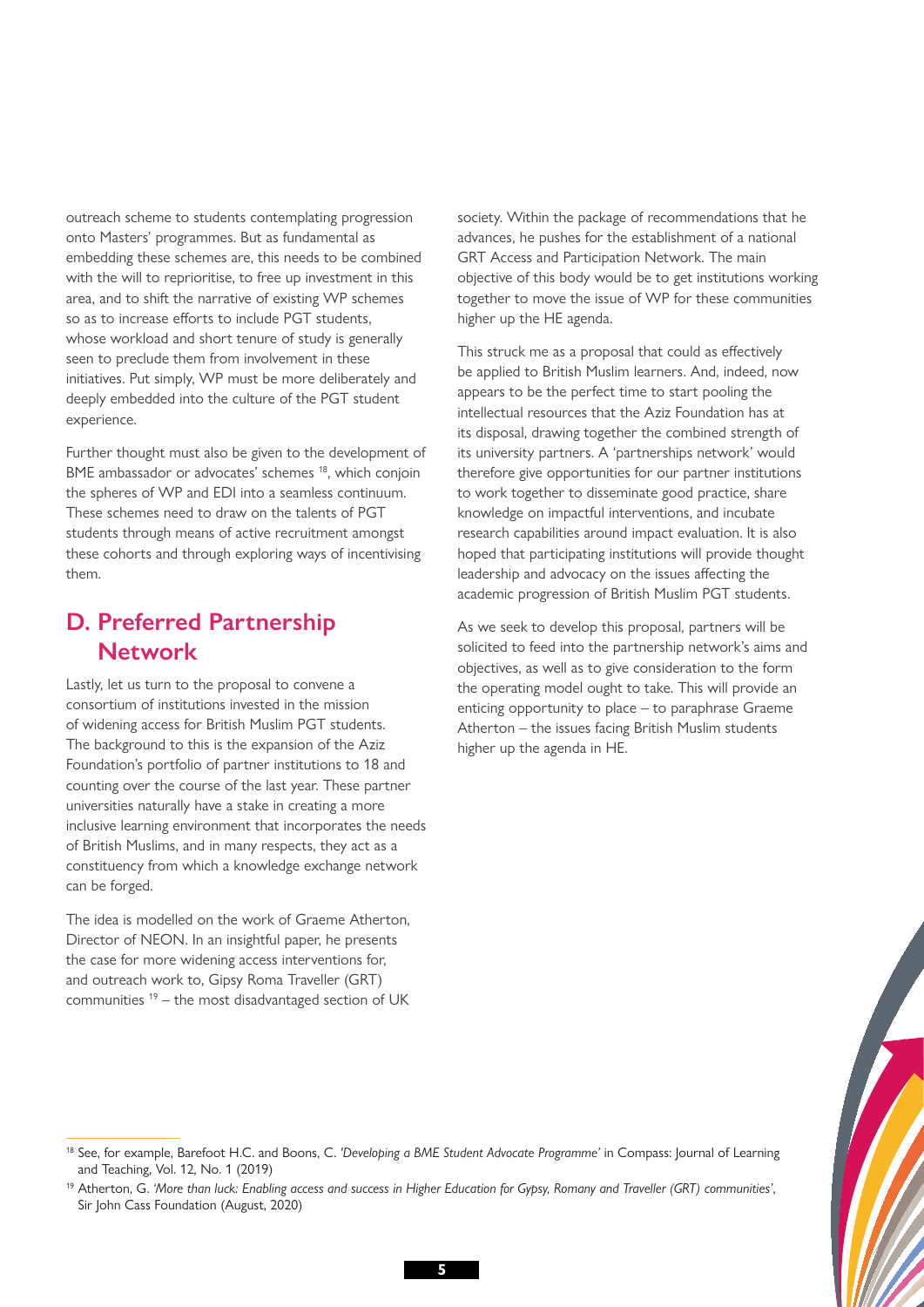### <span id="page-7-0"></span>**3. Conclusion**

In concluding this address, it is once again incumbent upon me to emphasis the unique intersectionality of faith and ethnicity at play when it comes to evaluating the lived experience of British Muslim students.

In devising WP and EDI schemes that increase access for these communities of faith at the PGT level, it is essential that this operative intersectionality is at the very heart of all these interventions. Individual institutions and their senior leaderships will have a huge part to play in leading the way on this, as has already been seen by the likes of London Met amongst others. These universities can positively transform the sector for British Muslim students, catalysing institutional reform across the HE landscape.

And as part of this process of instigating necessary change, it will be crucial that Islamophobia is challenged where ever it occurs. In a discussion of antisemitism, David Feldman – the director of the Birkbeck Institute for the Study of Antisemitism – explains the workings of anti-Jewish racism through the use of a 'reservoir' analogy. <sup>20</sup> He suggests that antisemitism acts as a reservoir of circulating stereotypes, dehumanising tropes and resonant images that acquire explanatory force due to their easily accessible nature. It also strikes me as an apt analogy to explain some of the workings of Islamophobia, considering the continued reproduction of damaging tropes in the academy. It seems to me then that what we ought to be working towards, in that case, is developing a culture within our institutions that renders this reservoir inaccessible. Moreover, it would involve casting aside the 'hermeneutics of suspicion' that seems to inform engagement with Muslim communities on campus.

The package of recommendations that I have set forth – on the internal policy level, the sector wide/meso – or inter-institutional scale, and at the micro-scale of EDI and WP interventions – have as their goal nothing less than the catalysation of wholesale institutional reform. This basket of measures intersects with the pressing socioeconomic issues of our times, challenging universities to do more to act as engines of social mobility for those most marginalised in society.

However, the question that I will leave you with, and which is very much intended to further the conversation, is the following:

Can we create a learning environment fit for British Muslims to thrive in, and what more can we do to bring it about?

<sup>20</sup> Ben, G. and McGeever, B.F. and Feldman, D., *Labour and Antisemitism: a crisis misunderstood*, The Political Quarterly 91 (2), pp. 413-421 (2020)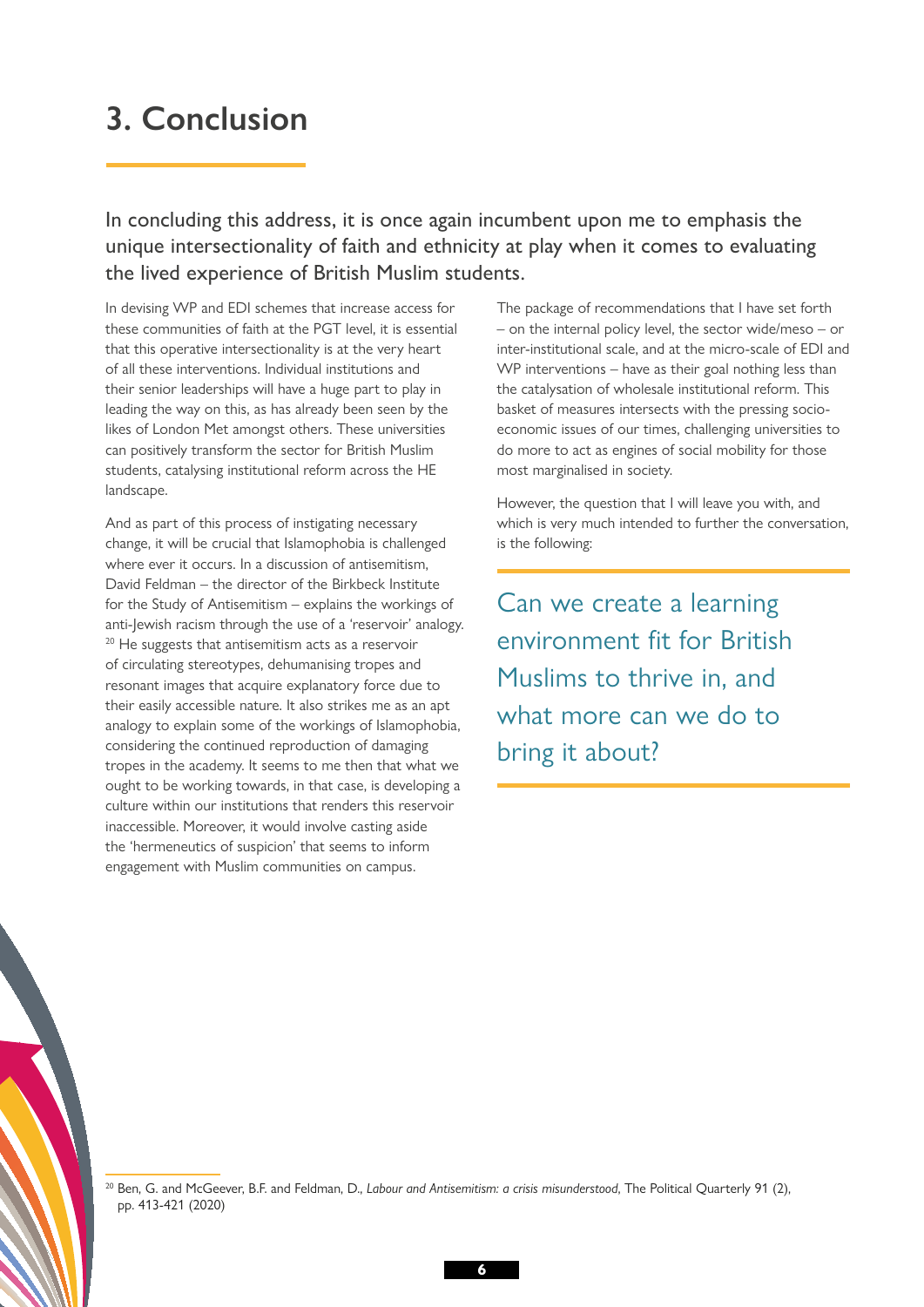### <span id="page-8-0"></span>**Bibliography**

Akel, S., *Institutionalised: The rise of Islamophobia in Higher Education*, Centre for Equity and Inclusion, London Metropolitan University (January 2021)

All Party Parliamentary Group (APPG) on British Muslims, *Islamophobia Defined: The inquiry into a working definition of Islamophobia* (November, 2018)

Atherton, G. *'More than luck: Enabling access and success in Higher Education for Gypsy, Romany and Traveller (GRT) communities'*, Sir John Cass Foundation (August, 2020)

Barefoot H.C. and Boons, C. *'Developing a BME Student Advocate Programme'* in Compass: Journal of Learning and Teaching, Vol. 12, No. 1 (2019)

Ben, G. and McGeever, B.F. and Feldman, D., *Labour and Antisemitism: a crisis misunderstood*, The Political Quarterly 91 (2), pp. 413-421 (2020).

Bhatti, T., *Defining Islamophobia: A contemporary understanding of how expressions of Muslimness are targeted*, MCB (March, 2021)

Gholami, R., *Critical Race Theory and Islamophobia: Challenging inequity in Higher Education*, Race, Ethnicity and Education 24(1) (January 2021)

Guest, M. et al., *Islam and Muslims on UK University Campuses: Perceptions and Challenges*, Durham University, SOAS, Coventry and Lancaster University (2020)

Mcmaster, N.C., *Research Insight: Religion and Belief in UK Higher Education*, Advance HE (17 March, 2020)

Nous Group, *Effectiveness in implementation of access and participating plan reform: Part 1*, Office for Students (23 October 2020)

Samatar, A. and Sardar, Z., *Transitions: British Muslims between undergraduate and postgraduate taught studies*, Aziz Foundation (forthcoming)

Sardar, Z., *Intersectionality of Race and Religion: Widening Participation and the Experience of British Muslim Students at the PGT Level*, Aziz Foundation (June, 2021)

Scott-Baumann, A., Guest, M. et al., *Islam on Campus: Contested Identities and the Cultures of Higher Education in Britain*, OUP (July, 2021)

Universities UK, *Tackling racial harassment in higher education*, Creative Commons (November 2020)